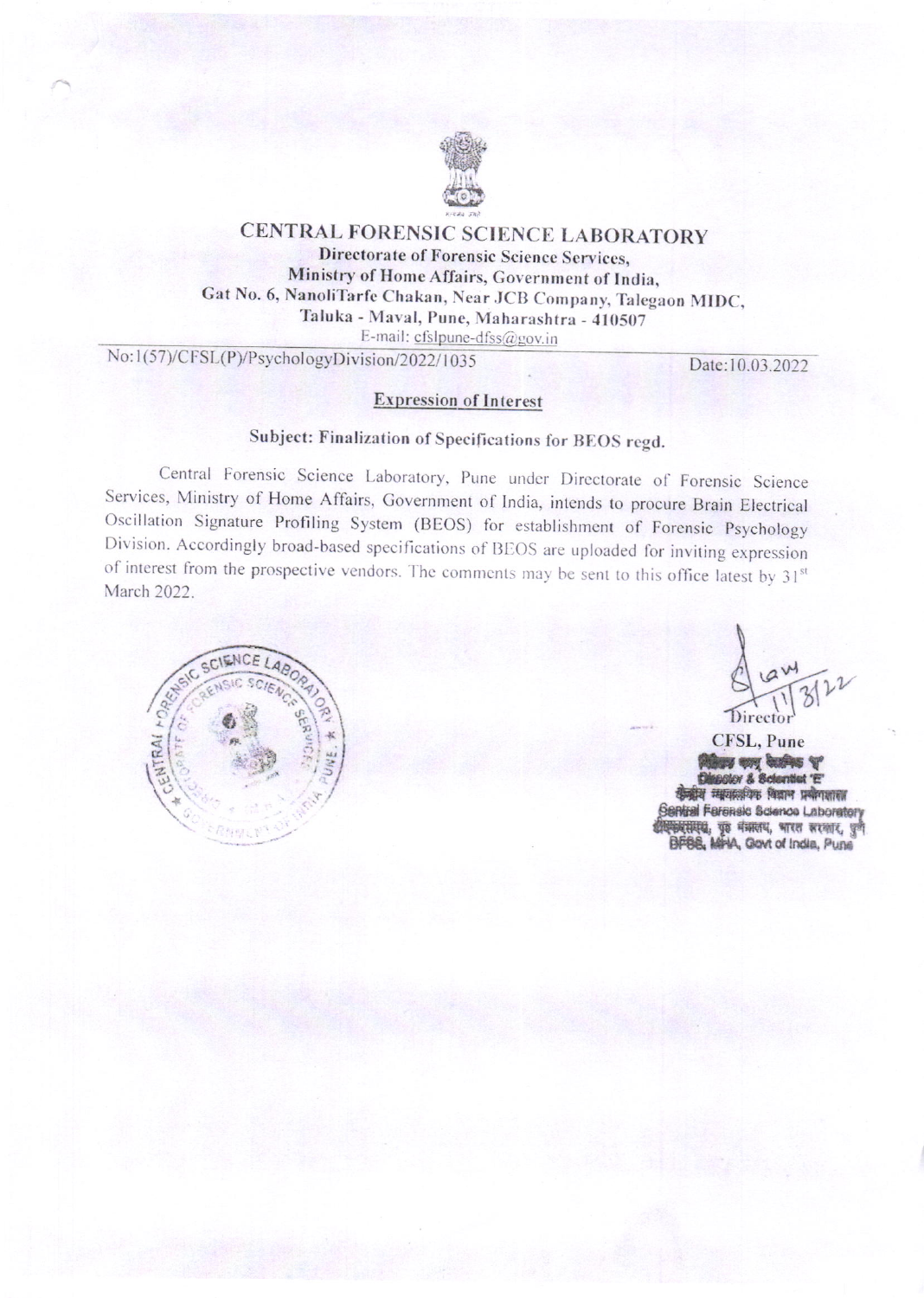#### BRAIN ELECTRICAL OSCILLATION SIGNATURE PROFILING SYSTEM

#### **Technical Specifications**

A comprehensive Brain Electrical Oscillation Signature Profiling (BEOS) system that can dctect Experiential Knowledge in a subject by analyzing thc brain Elcctrical activity recorded from the scalp of the head from at least 30 sensors, and its response to specific stimuli that invoke / probe certain autobiographic memories.

#### 1. Mandatory Features

- a) The system should be built for use in a Forensic / Suspect Screening environment, including automated reports, data security and case management.
- b) The system should have demonstrable single trail analysis, processing beyond the basic Concealed Information Test / Guilt Knowledge Test
- c) The system and software should be specialized for suspect screening examination and use at least 30 channels of EEG data for recording and data analysis. The system should record and report real time eye movement and ECG in the recording charts.
- d) The system should mandatorily and automatically dif'ferentiate and reporl cognitive processes such as primary processing, encoding, artifacts, presence of sensory - motor imageries etc.
- e) The system should present stimuli as auditory probes, and the probes should be presented only when the baseline activity is stable and acceptable  $-$  it should be possible to set the parameters for at least 4 frequency bands (delta, theta, alpha, beta) before presenting <sup>a</sup> probe.
- f) It should be possible to present auditory probe in any language.
- $g)$ It should be possible to use the system on illiterate people who cannot read and write
- h) The system should perform auto analysis and reporting of BEOS data and cognitive processing.
- The system should support online display of captured data Online stacked FFT, Online Spectral Brain maps. i)
- The system should have pre selectable paradigms for Eyes Open / Eyes Closed / Baseline and BEOS data recording. j)
- The system should be able to record audio probes trim the audio probes, and playback audio probes and images. It should have inbuilt real time presentation of audio probes k)